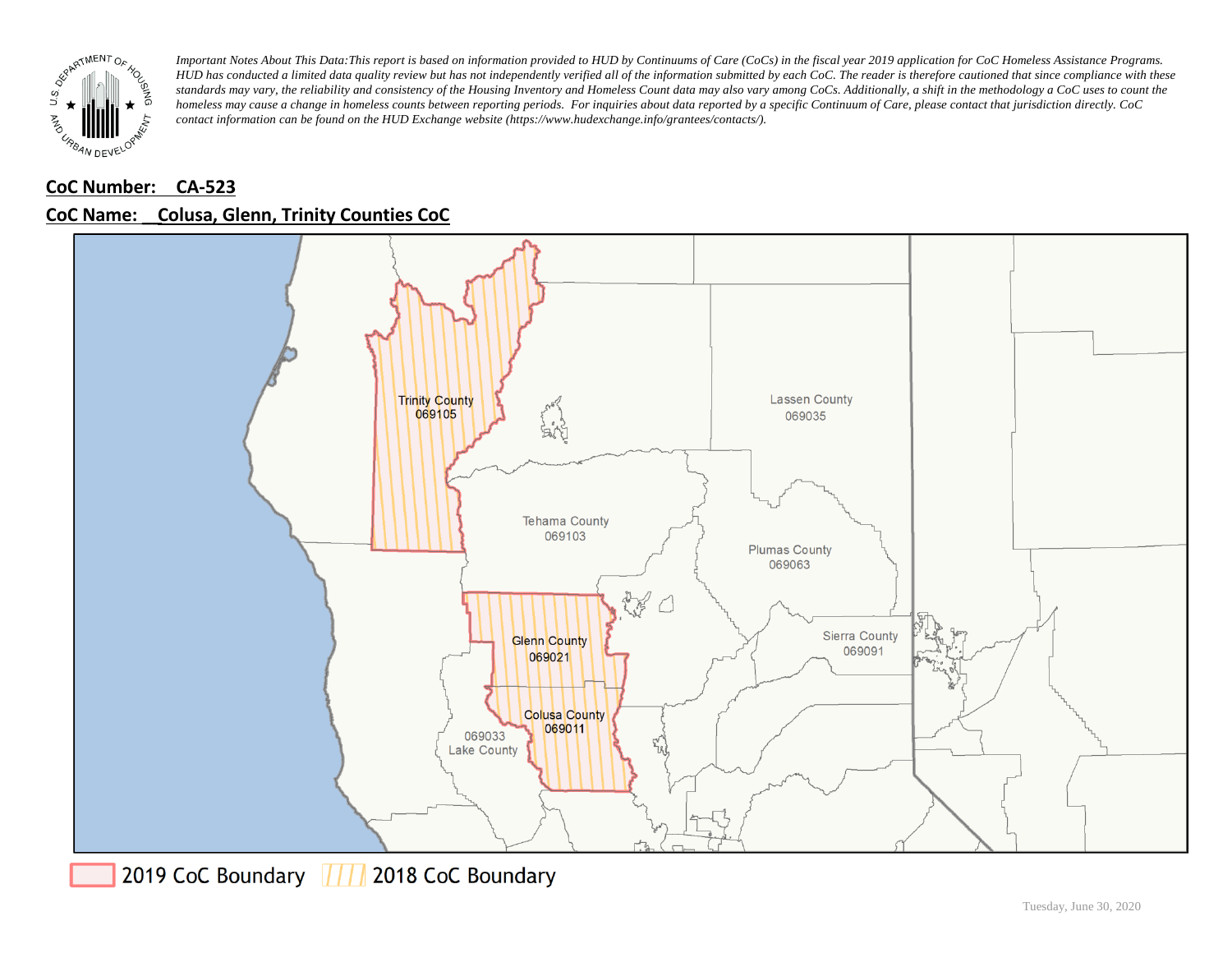

#### **CoC Number: CA-523**

#### **CoC Name: \_\_ Colusa, Glenn, Trinity Counties CoC**



**CoC Planning Project**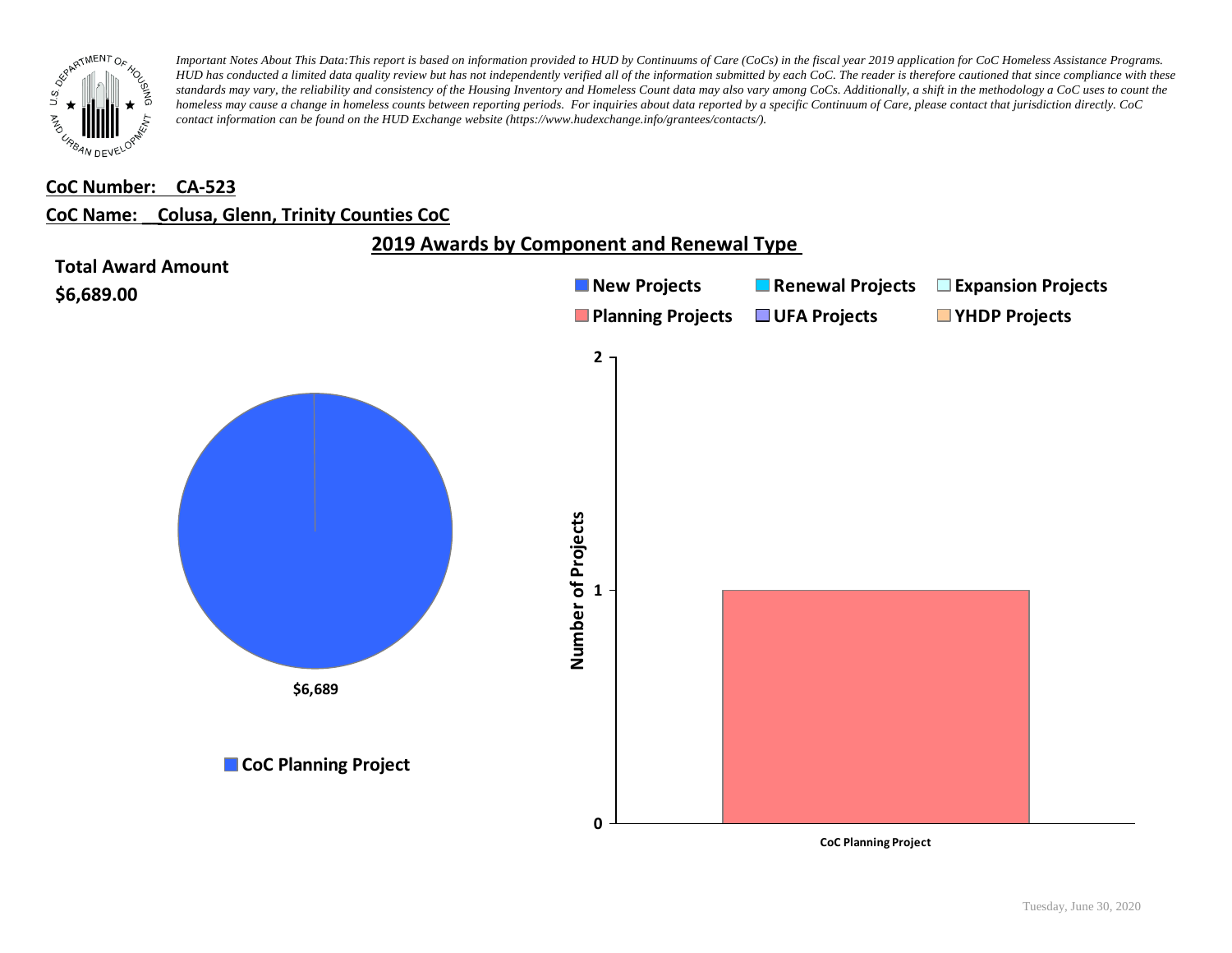

### **CoC Number: CA-523**

### **CoC Name: \_\_ Colusa, Glenn, Trinity Counties CoC**



## **2019 Housing Inventory Summarized by Target Population and Bed Type**

<sup>1</sup> Adult & Child Beds refer to beds for households with one adult (age 18 or older) and at least one child (under the age of 18).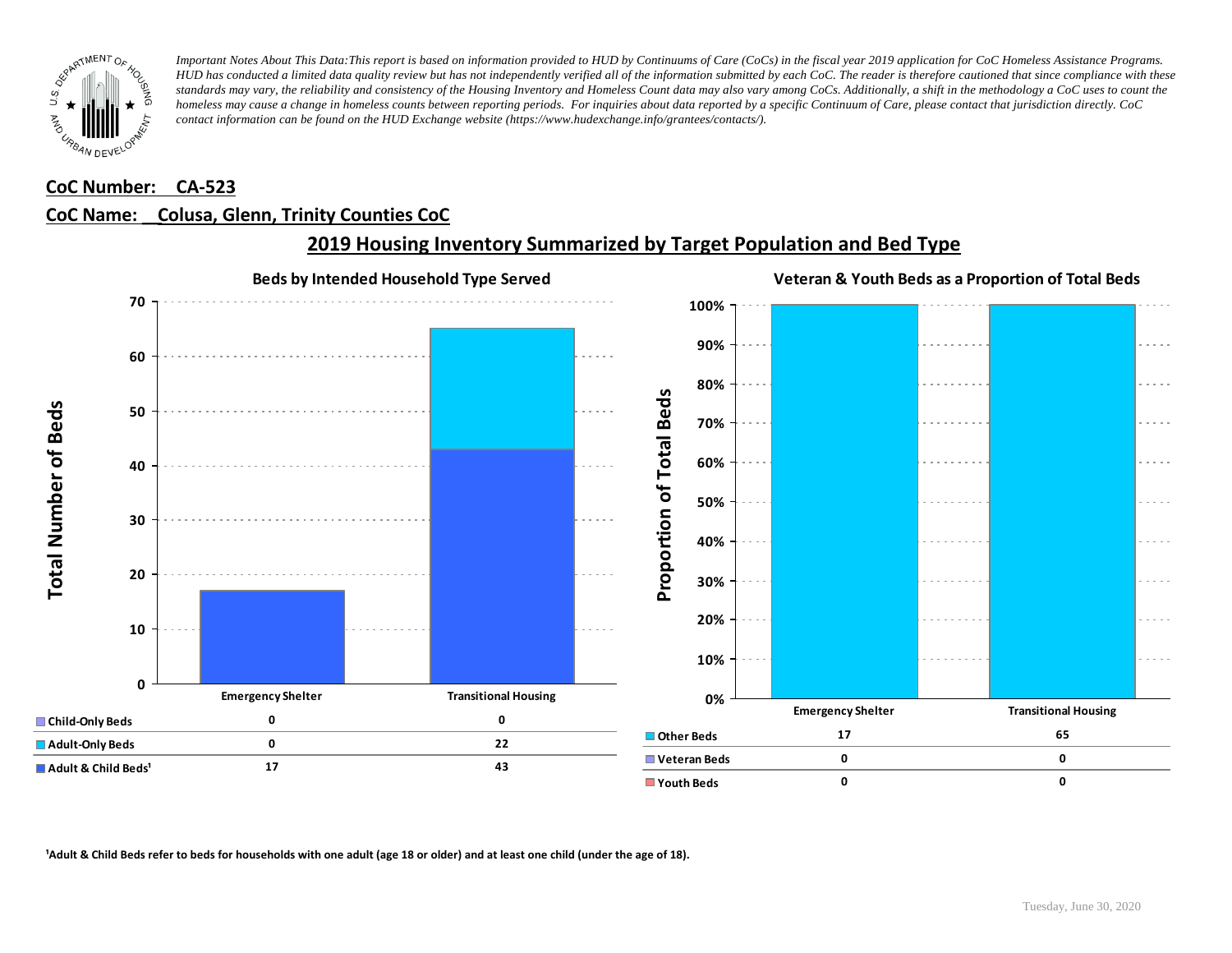

#### **CoC Number: CA-523**

#### **CoC Name: \_\_ Colusa, Glenn, Trinity Counties CoC**

## **2019 Point in Time Count Summarized by Household Type**



\* Safe Haven programs are included in the Transitional Housing category.

¹This category includes single adults, adult couples with no children, and groups of adults. ²This category includes households with one adult and at least one child under age 18.

³This category includes persons under age 18, including children in one-child households, adolescent parents and their children, adolescent siblings, or other household configurations composed only of children.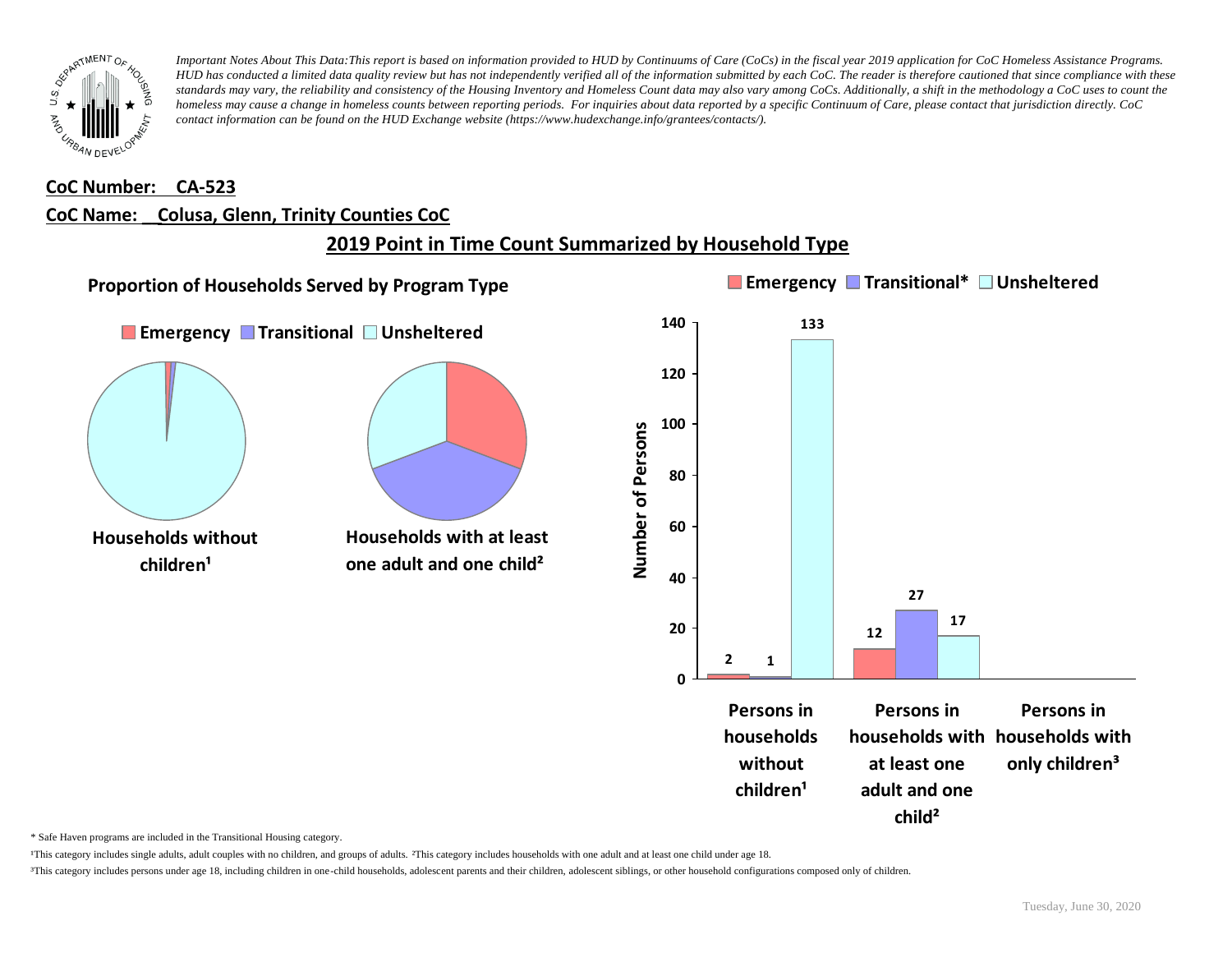

# **CoC Number: CA-523 CoC Name: \_\_ Colusa, Glenn, Trinity Counties CoC**



### **2019 Point-In-Time Count Proportion of Persons in each Age Group by Household Type**

\* Safe Haven programs are included in the Transitional Housing category.

¹This category includes single adults, adult couples with no children, and groups of adults. ²This category includes households with one adult and at least one child under age 18.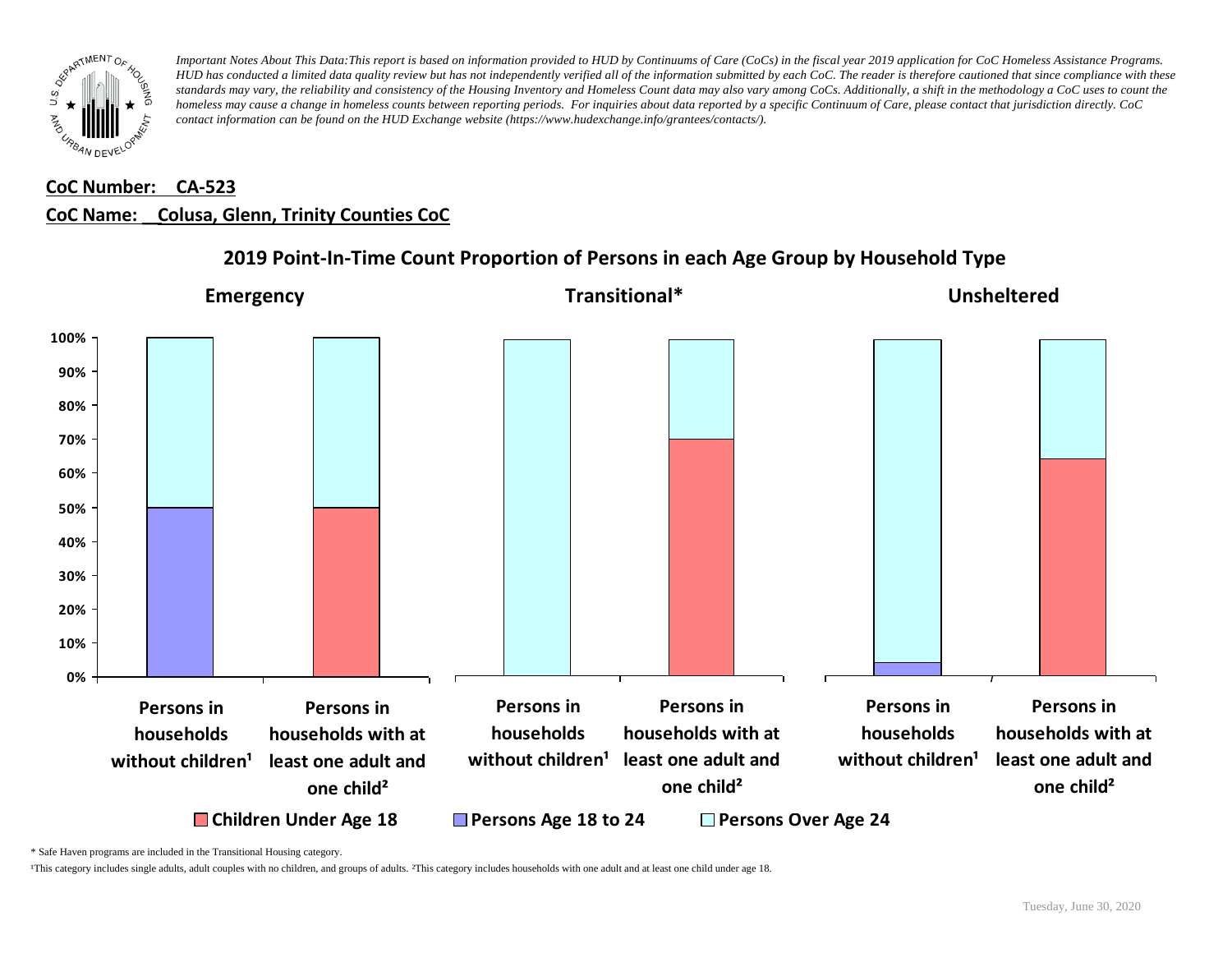

#### **CoC Number: CA-523**

### **CoC Name: \_\_ Colusa, Glenn, Trinity Counties CoC**



### **2019 Point in Time Count Summarized by Chronically Homeless by Household Type**

\* Safe Haven programs are included in the Transitional Housing category.

¹This category includes single adults, adult couples with no children, and groups of adults. ²This category includes households with one adult and at least one child under age 18.

³This category includes persons under age 18, including children in one -child households, adolescent parents and their children, adolescent siblings, or other household configurations composed only of children.